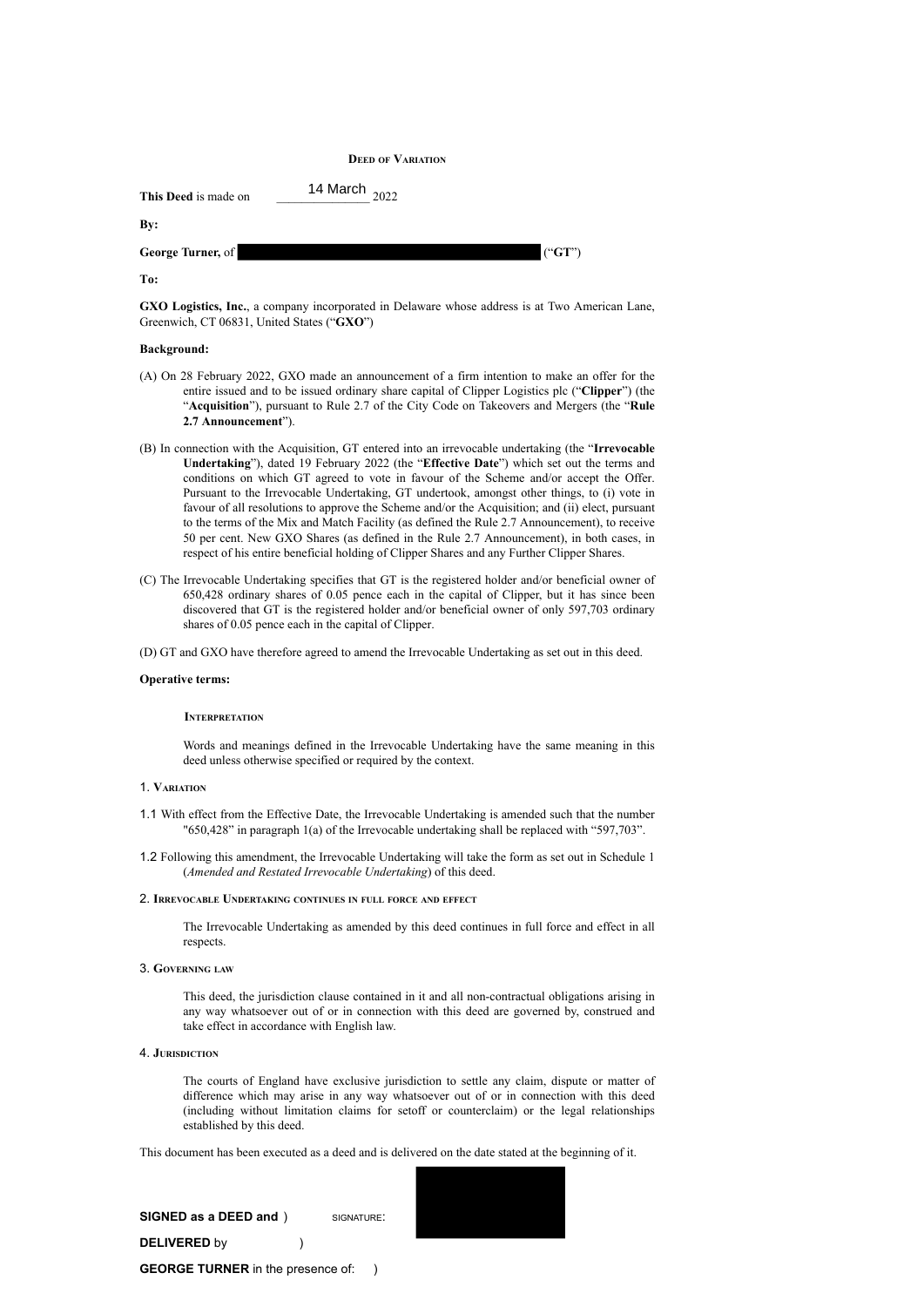

LIB01/1086928/6961979.2 Hogan Lovells



#### **IRREVOCABLE UNDERTAKING**

To: GXO Logistics, Inc. (*GXO*) Two American Lane Greenwich CT 06831 United States

\_\_ February 2022

**Execution Version**

## Dear Sir/Madam

## **Acquisition of Clipper (***Clipper***)**

I understand that GXO, or a wholly owned subsidiary of GXO, intends to acquire all the issued and to be issued ordinary share capital of Clipper pursuant to the Scheme or the Offer (in each case, as defined in paragraph 12 below). This undertaking sets out the terms and conditions on which I will vote in favour of the Scheme and/or accept the Offer (as applicable). The undertakings in this letter are given in favour of GXO and/or any wholly owned subsidiary that implements the Acquisition (the *Offeror*).

#### **Shareholdings**

I represent and warrant to the Offeror that:

- (a) I am the registered holder and/or beneficial owner of 597,703 ordinary shares of 0.05p each in the capital of Clipper (the *Clipper Shares*) and that I hold these free of any encumbrances or third party rights of any kind whatsoever;
- (b) other than as set out in this paragraph 1, I do not have any interest (as defined in the City Code on Takeovers and Mergers (the *Code*)) in any securities of Clipper or GXO, or any rights to subscribe for, purchase or otherwise acquire any such securities, or any short positions (within the meaning set out in the Code) in any such securities; and
- (c) I have full power and authority to enter into this undertaking and to perform the obligations under it.

#### **Dealings and undertakings**

2. I undertake to the Offeror that before this undertaking lapses in accordance with paragraph 14 below, I shall not:

- (a) sell, transfer, charge, encumber, grant any option or lien over or otherwise dispose of any interest in any Clipper Shares or any other shares in Clipper issued or unconditionally allotted to, or otherwise acquired by, me before then (*Further Clipper Shares*), other than pursuant to the Scheme or my acceptance of the Offer (if relevant);
- (b) accept, in respect of the Clipper Shares or any Further Clipper Shares, any offer or other transaction made in competition with or which would reasonably be expected to frustrate the Acquisition (as defined in paragraph 12 of this undertaking);
- (c) vote in favour of any resolution to approve any scheme of arrangement of Clipper, or other transaction which is proposed in competition with or which would reasonably be expected to frustrate the Acquisition;

(d) vote in favour of or otherwise consent to any matter for the purposes of Rule 21 of the Code;

(e) (other than pursuant to the Acquisition) enter into any agreement or arrangement, incur any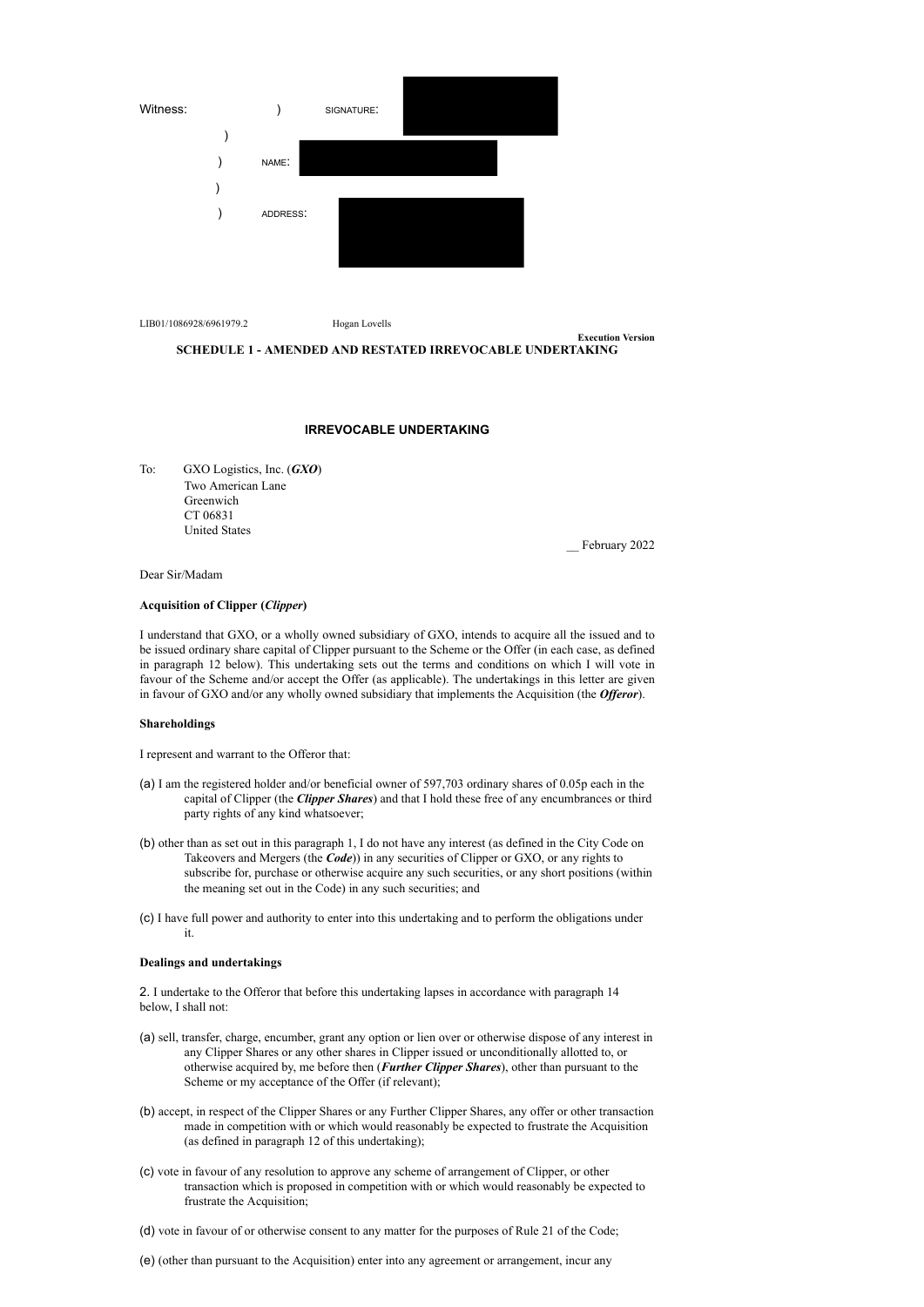obligation or give any indication of intent:

- (i) to do any of the acts referred to in paragraphs  $2(a)$  to  $2(d)$ ;
- (ii) in relation to, or operating by reference to, the Clipper Shares or any Further Clipper Shares; or
- (iii) which in relation to the Clipper Shares or any Further Clipper Shares, would or would reasonably be expected to restrict or impede me accepting the Offer or voting in favour of the Scheme (as applicable) or which might otherwise frustrate the Acquisition,

and for the avoidance of doubt, references in this paragraph  $2(e)$  to any agreement, arrangement, obligation or indication of intent includes any agreement, arrangement, obligation or indication of intent whether or not legally binding or subject to any condition or which is to take effect if the Scheme or the Offer (as the case may be) lapses or is withdrawn or if this undertaking ceases to be binding or following any other event.

3. I further undertake not to (other than as a result of my participation in any Clipper share scheme), until the earlier of:

(a) this undertaking lapsing in accordance with paragraph 14 below; or

(b) either the Offer becoming unconditional or the Scheme being approved by the Court,

acquire any interests (as defined in the Code) or otherwise deal or undertake any dealing (as defined in the Code) in any relevant securities (as defined in the Code) of Clipper or GXO unless the Panel on Takeovers and Mergers (the *Panel*)) determines, and confirms to you, that, in respect of such acquisition or dealing, I am not acting in concert with you pursuant to Note 9 on the definition of "Acting in concert" set out in the Code.

4. I undertake to cause the registered holder of any Clipper Shares of which I am the beneficial holder (the *Beneficial Shares*) to comply with the undertakings in paragraphs 2 and 3 above in respect of the Beneficial Shares.

#### **Undertaking to accept the Offer and/or to vote in favour of the Scheme**

- 5. I undertake that:
- (a) if the Offeror elects to implement the Acquisition by way of the Offer:
	- (i) I shall accept the Offer in respect of the Clipper Shares in accordance with the procedure for acceptance set out in the formal document containing such Offer (the *Offer Document*) not later than seven days after the Offeror sends the Offer Document to Clipper shareholders and shall accept the Offer in respect of any Further Clipper Shares in accordance with the same procedure not later than three days after I become the registered holder of the Further Clipper Shares;
	- (ii) I shall cause the registered holder of any Beneficial Shares to accept the Offer in accordance with the procedure for acceptance set out in the Offer Document not later than seven days after the Offeror sends the Offer Document;
	- (iii) I shall accept any proposal made by the Offeror to holders of options over Clipper shares in compliance with Rule 15 of the Code in respect of all such options held by me not later than seven days after the Offeror sends such proposals to the holders of options or otherwise ensure that any Clipper shares arising on conversion of options participate in the Offer;
	- (iv) I shall not withdraw any acceptances of the Offer and will cause the registered holder of any Beneficial Shares not to do so; and
	- (v) the Offeror shall acquire the Clipper Shares, the Beneficial Shares and any Further Clipper Shares pursuant to the Offer free of any lien, charge, option, equity or encumbrance of any nature whatsoever and together with all rights of any nature attaching to those shares including the right to all dividends declared or paid after the date such Offer becomes or is declared unconditional;
- (b) if the Offeror elects to implement the Acquisition by way of the Scheme:
	- (i) I shall exercise all voting rights attaching to the Clipper Shares and any Further Clipper Shares to vote in favour of all resolutions to approve the Scheme and/or the Acquisition, and any related matters, proposed at any general or class meeting (*General Meeting*) and Court convened meeting (*Court Meeting*) of Clipper to be convened and held in connection with the Scheme and/or the Acquisition, or at any adjournment of any such meeting;
	- (ii) I shall execute any forms of proxy in respect of the Clipper Shares and any Further Clipper Shares required by the Offeror appointing any person nominated by the Offeror to attend and vote at any General Meeting or Court Meeting in respect of the resolutions to approve the Scheme and/or the Acquisition, and any related matters, and shall ensure that any such executed forms of proxy are received by Clipper's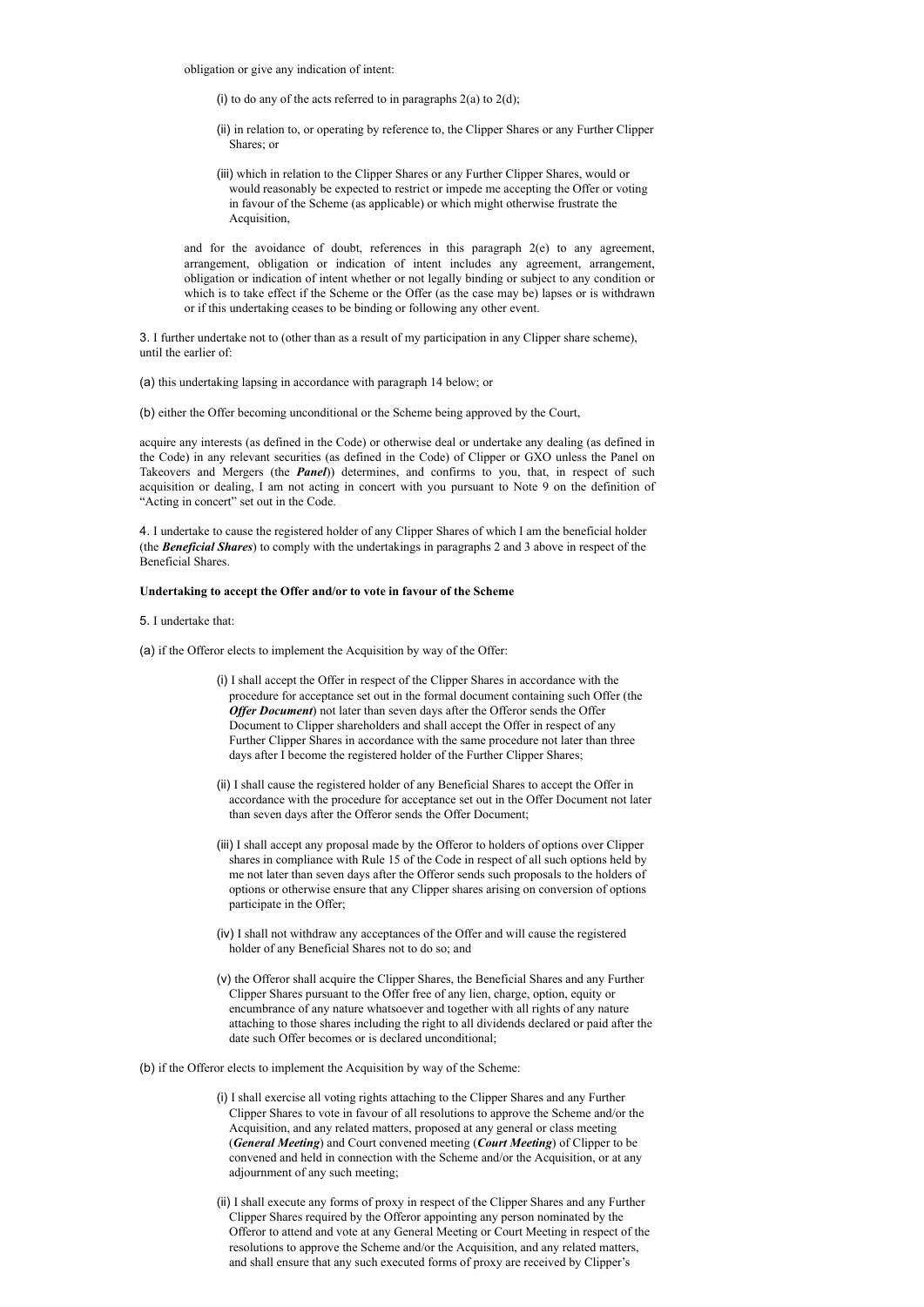registrars not later than 3.00 p.m. (London time) on the tenth day after Clipper sends the formal document setting out the terms and conditions of the Scheme (the *Scheme Document*) to Clipper shareholders (or, in respect of any Further Clipper Shares, within three days of becoming the registered holder of such shares, if later);

- (iii) I shall not revoke the terms of any proxy submitted in accordance with paragraph 5(b)(ii), either in writing or by attendance at any General Meeting or Court Meeting or otherwise;
- (iv) I shall cause the registered holder of any Beneficial Shares to comply with the undertakings in paragraphs  $5(b)(i)$  to  $5(b)(iii)$  in respect of the Beneficial Shares;
- (v) I shall accept any proposal made by the Offeror to holders of options over Clipper shares in compliance with Rule 15 of the Code in respect of all such options held by me not later than seven days after the Offeror sends such proposals to the holders of options or otherwise ensure that any Clipper shares arising on conversion of options participate in the Scheme; and
- (vi) the Offeror shall acquire the Clipper Shares, the Beneficial Shares and any Further Clipper Shares pursuant to the Scheme which provides for the transfer of such shares to the Offeror free of any lien, charge, option, equity or encumbrance of any nature whatsoever and together with all rights of any nature attaching to those shares including the right to all dividends declared or paid after the Scheme effective date; and
- I shall elect (and not subsequently amend such election), pursuant to the terms of the Mix and Match Facility (as defined in the Rule 2.7 firm offer announcement that announces the Acquisition (the *Rule 2.7 Announcement*)), to receive fifty (50) per cent. New GXO Shares (as defined in the Rule 2.7 Announcement) in respect of my entire beneficial holding of Clipper Shares and any Further Clipper Shares:
	- (vii) if the Offeror elects to implement the Acquisition by way of the Scheme, by no later than 3.00 p.m. (London time) on the tenth day after Clipper sends the Scheme Document to Clipper shareholders (or, in respect of any Further Clipper Shares, within three days of becoming the registered holder of such Further Clipper Shares, if later); or
	- (viii) if the Offeror elects to implement the Acquisition by way of the Offer, by no later than seven days after the Offeror sends the Offer Document to Clipper shareholders (or, in respect of any Further Clipper Shares, not later than three days after becoming the registered holder of such Further Clipper Shares, if later),

and I shall cause the registered holder of any Clipper Shares and/or (if applicable) Further Clipper Shares of which I am the beneficial owner to comply with the undertakings in this paragraph 5(c) in respect of those Clipper Shares and/or (if applicable) Further Clipper Shares.

## **Voting Rights**

6. From the time the Offeror releases the Rule 2.7 Announcement to the time this undertaking lapses in accordance with paragraph 14:

- (a) I shall exercise the voting rights attached to the Clipper Shares and any Further Clipper Shares on a Relevant Resolution (as defined in paragraph 7) only in accordance with the Offeror's directions;
- (b) I shall exercise the rights attaching to the Clipper Shares and any Further Clipper Shares to requisition or join in requisitioning any general or class meeting of Clipper pursuant to section 303 of the Companies Act 2006 for the purposes of considering a Relevant Resolution and to require Clipper to give notice of such a resolution pursuant to section 338 of the Companies Act 2006 only in accordance with the Offeror's directions;
- (c) for the purpose of voting on a Relevant Resolution, I shall execute any form of proxy required by the Offeror appointing any person nominated by the Offeror to attend and vote at the relevant general or class meeting of Clipper (and shall not revoke the terms of any such proxy whether in writing, by attendance or otherwise); and
- (d) I shall cause the registered holder of any Beneficial Shares to comply with paragraphs 6(a) to 6(c) in respect of the Beneficial Shares.

# 7. A *Relevant Resolution* means:

a resolution (whether or not amended) proposed at a general or class meeting of Clipper, or at an adjourned meeting, the passing of which is required to implement the Acquisition or which, if passed, would reasonably be expected to result in any condition of the Acquisition not being fulfilled or which would reasonably be expected to impede or frustrate the Acquisition in any way (including, for the avoidance of doubt, any resolution to approve any scheme of arrangement or other transaction in relation to Clipper which is proposed in competition with or which would reasonably be expected to frustrate the Acquisition) or which is to approve a matter for the purposes of Rule 21 of the Code;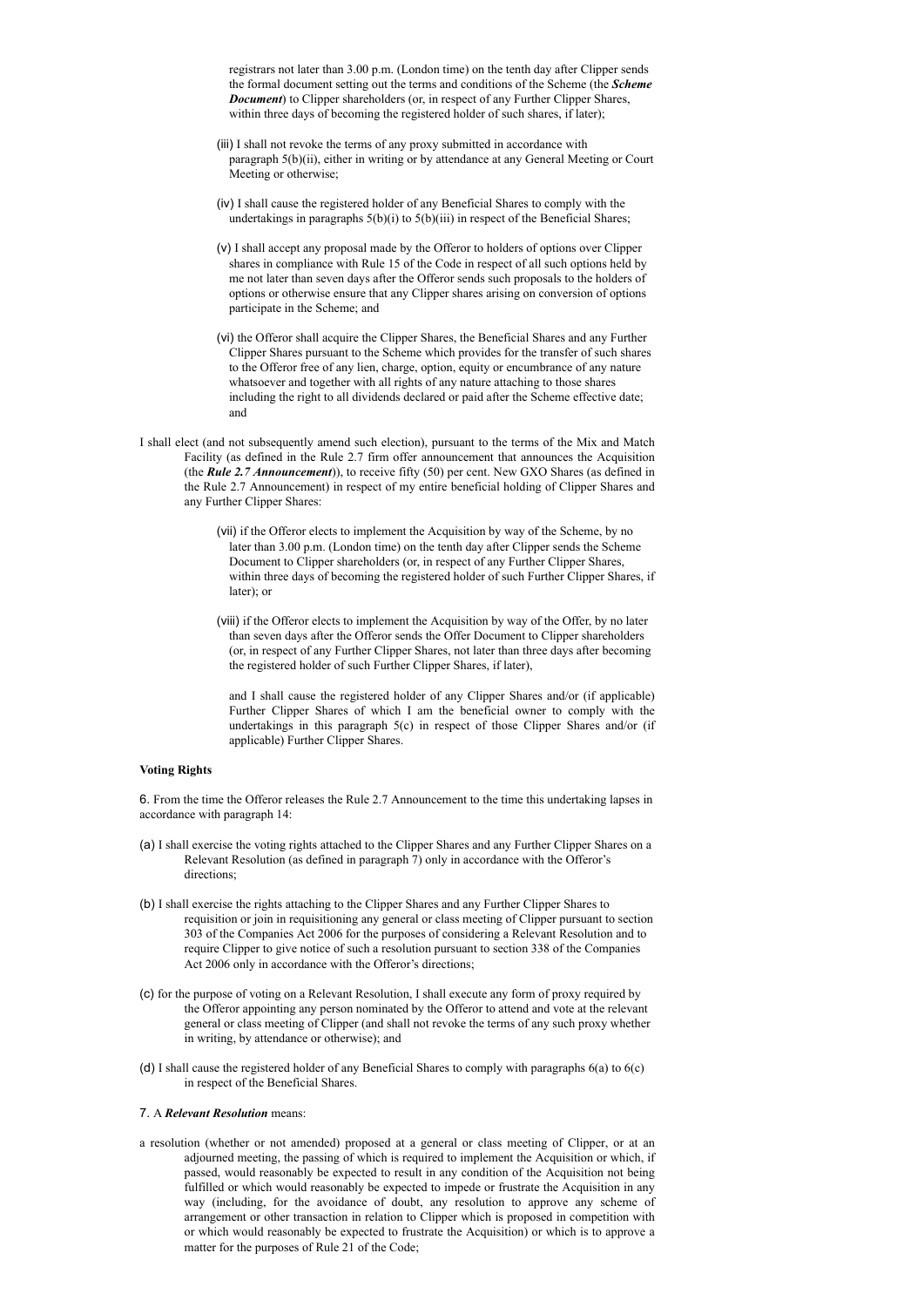- (a) a resolution to adjourn a general or class meeting of Clipper whose business includes the consideration of a resolution falling within paragraph 7(a); and
- (b) a resolution to amend a resolution falling within paragraph 7(a) or paragraph 7(b).

#### **Documentation**

- 8. I consent to:
- (a) this undertaking being disclosed to the Panel;
- (b) the inclusion of references to me and the registered holder of any Beneficial Shares, and particulars of this undertaking and our holdings of, interests in, rights to subscribe for and short positions in relevant securities of Clipper being included in the Rule 2.7 Announcement and any offer document or scheme document published in connection with the Acquisition, and any other announcement made, or document issued, by or on behalf of the Offeror in connection with the Acquisition; and
- (c) this undertaking being available for inspection as required by Rule 26.1 of the Code or the Listing Rules of the Financial Conduct Authority including, without limitation, being made publicly available on the Offeror's and Clipper's websites.

I shall promptly give you all information and any assistance as you may reasonably require for the preparation of the Rule 2.7 Announcement, any Offer Document or Scheme Document and any other announcement to be made, or document to be issued, by or on behalf of the Offeror in connection with the Acquisition in order to comply with the requirements of the Code, the Panel, the Court, the Companies Act 2006, the Financial Conduct Authority, the London Stock Exchange or any other legal or regulatory requirement or body. I shall immediately notify you in writing of any change in the accuracy or impact of any information previously given to you.

#### **Secrecy**

9. Subject (and without prejudice) to the relevant provisions of the Code (including Rule 2.3(d) or otherwise) I shall keep secret the possibility, terms and conditions of the Acquisition and the existence and terms of this undertaking until the Rule 2.7 Announcement is released, provided that I may disclose the same to Clipper and its advisers (and other third parties who reasonably need to know) in which case I shall request that they observe secrecy in the same terms. The obligations in this paragraph shall survive termination of this undertaking.

10. I understand that the information you have given to me in relation to the Acquisition must be kept confidential until the Rule 2.7 Announcement is released or the information has otherwise become generally available. To the extent any of the information is inside information for the purposes of the Criminal Justice Act 1993 or the Market Abuse Regulation No 596/2014 (as it forms part of UK domestic law by virtue of the European Union (Withdrawal) Act 2018), I will comply with the applicable restrictions in those enactments on dealing in securities and disclosing inside information.

#### **Interpretation**

- 11. In this undertaking:
- (a) references to the *Offer* means any firm offer (under Rule 2.7 of the Code) to be made by or on behalf of the Offeror to acquire the issued ordinary share capital of Clipper: (i) on the terms set out in the Appendix to this undertaking; (ii) recommended by the board of directors of Clipper; or (iii) as otherwise agreed in writing, and a reference to the *Offer* also includes any new, increased, renewed or revised firm offer (under Rule 2.7 of the Code) made by the Offeror to implement the Acquisition provided that its terms are: (i) in the reasonable opinion of Clipper's financial adviser, at least as favourable to Clipper's shareholders as the terms set out in the Appendix and/or the Rule 2.7 Announcement (as applicable); or (ii) recommended by the board of directors of Clipper;
- (b) references to the *Scheme* means any scheme of arrangement of Clipper under section 895 Companies Act 2006 to implement the Acquisition: (i) on the terms set out in the Appendix to this undertaking; (ii) recommended by the board of directors of Clipper; or (iii) as otherwise agreed in writing, and a reference to the *Scheme* also includes any new, increased, renewed or revised scheme of arrangement of Clipper to implement the Acquisition, provided that its terms are: (i) in the reasonable opinion of Clipper's financial adviser, at least as favourable to Clipper's shareholders as the terms set out in the Appendix and/or the Rule 2.7 Announcement (as applicable); or (ii) recommended by the board of directors of Clipper; and
- (c) references to the *Acquisition* means the proposed acquisition by the Offeror of ordinary shares of 0.05 pence each in the capital of Clipper, whether (at the election of the Offeror, subject to the terms of any cooperation agreement to be entered into between the Offeror and Clipper) pursuant to the Offer or the Scheme.

#### **Time of the Essence**

12. Any time, date or period mentioned in this undertaking may be extended by mutual agreement but as regards any time, date or period originally fixed or as extended, time shall be of the essence.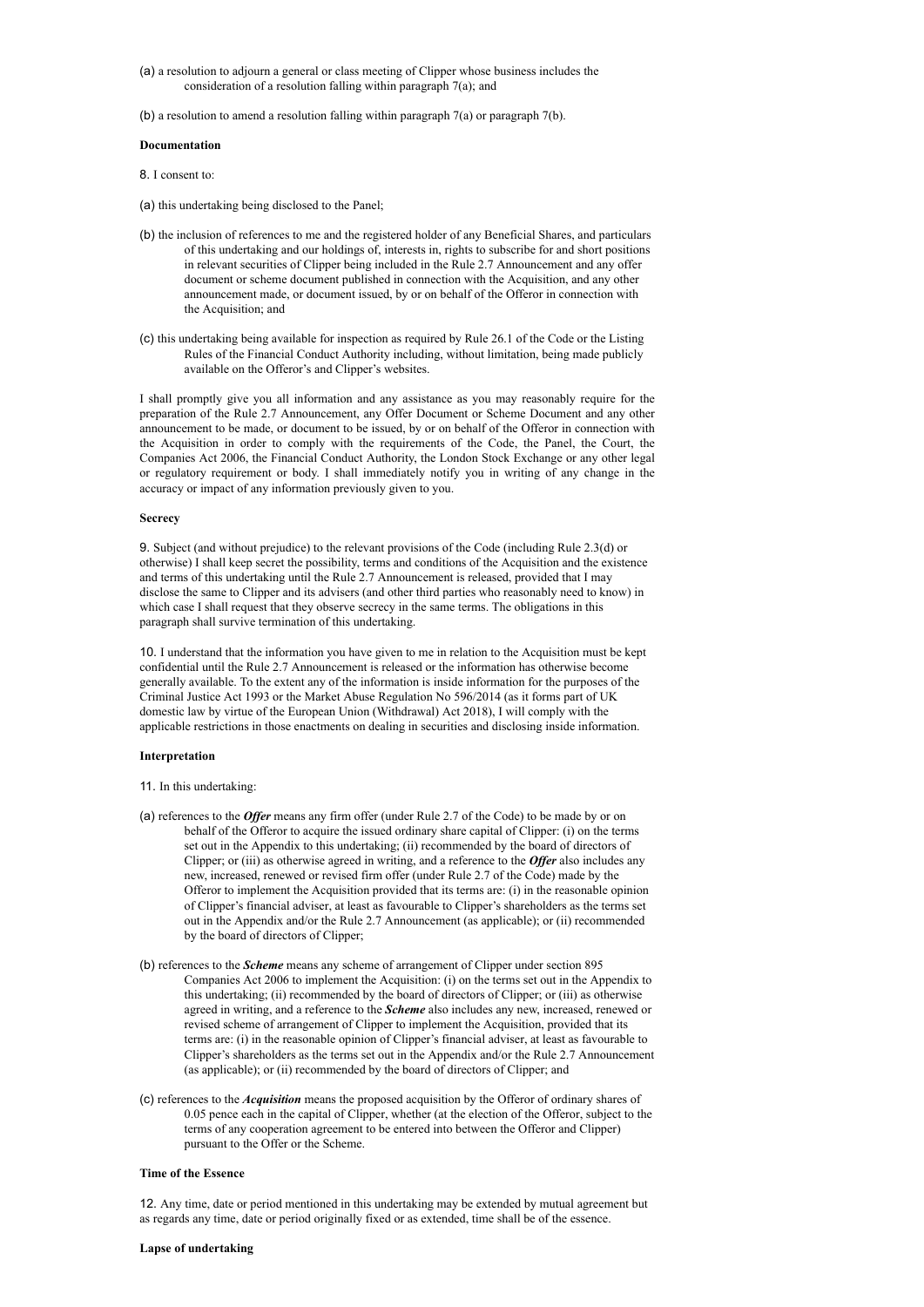- 13. This undertaking shall lapse, and all of my obligations hereunder shall immediately terminate, if:
- (a) the Rule 2.7 Announcement is not released by 7 a.m. on 15 April 2022 or such later date as the Offeror and Clipper may agree;
- (b) the Offeror announces that it does not intend to make or proceed with the Acquisition and no new, revised or replacement Offer or Scheme is announced in accordance with Rule 2.7 of the Code at the same time;
- (c) the Offer or Scheme lapses or is withdrawn and no new, revised or replacement Scheme or Offer has been announced, in accordance with Rule 2.7 of the Code, in its place or is announced, in accordance with Rule 2.7 of the Code, at the same time; or
- (d) any competing offer for the entire issued and to be issued share capital of Clipper becomes or is declared unconditional or, if proceeding by way of scheme of arrangement, becomes effective.

If this undertaking lapses, I shall have no claim against the Offeror, and the Offeror shall have no claim against me, save in respect of any prior breach thereof. This paragraph shall survive the lapse of this undertaking.

## 14. **Confirmation**

I confirm that in signing this undertaking I am not a client or customer of Rothschild & Co for the purposes of the Conduct of Business Sourcebook of the Financial Conduct Authority and that Rothschild & Co is acting for the Offeror in connection with the Acquisition and noone else and is not responsible to anyone other than the Offeror for providing the protections afforded to customers of Rothschild & Co nor for providing advice in relation to the Acquisition. I confirm that I have been given an adequate opportunity to consider whether or not to execute this undertaking and to obtain independent advice.

## **Power of Attorney**

15. In order to secure the performance of my obligations under this undertaking, I appoint any director of the Offeror as my attorney:

- (a) if I fail to comply with any of the undertakings in paragraph 5, in my name and on my behalf to do all things and to execute all deeds and other documents as may be necessary to ensure compliance with such undertakings in respect of the Clipper Shares, the Beneficial Shares and any Further Clipper Shares (as appropriate); and
- (b) if I fail to comply with any of the undertakings in paragraph 6, to execute any form of proxy required by the Offeror to appoint any person nominated by the Offeror to attend a general or class meeting of Clipper and vote on a Relevant Resolution (as defined in paragraph 7),

provided that this appointment shall only take effect if and to the extent that I have failed to comply with any obligations under paragraph 5 or 6 above (as applicable).

16. I agree that this power of attorney is given by way of security and is irrevocable in accordance with section 4 Powers of Attorney Act 1971 until this undertaking lapses in accordance with paragraph 14 (at which time this power of attorney shall be automatically revoked without further action from me).

#### **Specific Performance**

17. I agree that, if I fail to comply with any of the undertakings in paragraph 5 or breach any of my other obligations under this undertaking, damages may not be an adequate remedy and accordingly the Offeror shall be entitled to the remedies of specific performance, injunction or other equitable relief.

### **Third Party Rights**

18. The Offeror shall have the right to enforce any term of this undertaking. Any other person who is not party to this undertaking has no right under the Contracts (Rights of Third Parties) Act 1999 to enforce any term of this undertaking.

# **Governing Law**

19. This undertaking and any non-contractual obligations arising out of or in connection with this undertaking shall be governed by, and interpreted in accordance with, English law. The English courts shall have exclusive jurisdiction in relation to all disputes (including claims for set-off and counterclaims) arising out of or in connection with this undertaking including, without limitation disputes arising out of or in connection with: (i) the creation, validity, effect, interpretation, performance or non-performance of, termination or the legal relationships established by, this undertaking; and (ii) any non-contractual obligations arising out of or in connection with this undertaking. For such purposes each party irrevocably submits to the jurisdiction of the English courts and waives any objection to the exercise of such jurisdiction. Each party also irrevocably waives any objection to the recognition or enforcement in the courts of any other country of a judgment delivered by an English court exercising jurisdiction pursuant to this clause.